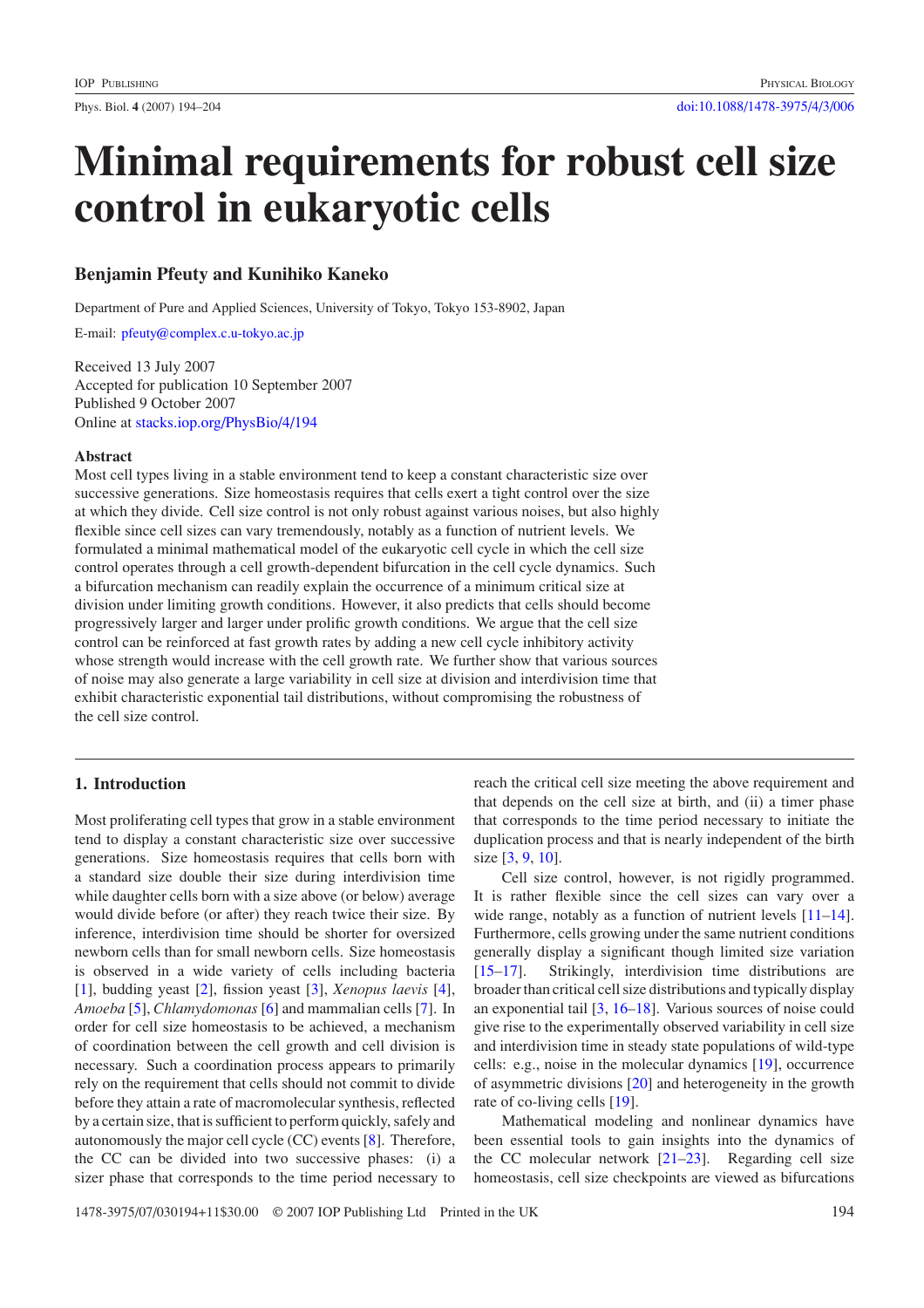<span id="page-1-0"></span>in the dynamics of the CC molecular network, in which the size (referring to either the cell volume or the cell mass) is the main bifurcation parameter [\[10,](#page-9-0) [21\]](#page-9-0). It can be questioned, however, to which extent the cell size control in these models is robust in the presence of noises or against environmental changes. In these models, indeed, the cell size at division could be sensitive to the cell growth rate [\[24](#page-9-0)] and to a variety of noises [\[25\]](#page-9-0).

Since most cells share similar cell size control features despite the expected disparities between their intracellular biochemical reaction networks, it can be anticipated that the mechanisms of coordination between their growth and division processes share the same core dynamics. Here, we formulate a minimal mathematical model of the eukaryotic CC that could serve as a framework to study the generic properties of the cell size control. The model postulates an exponential growth dynamics coupled with a two-variable CC network dynamics. Combining analytical and numerical approaches, we have investigated how cell sizes at division and interdivision times depend on (i) kinetics of the biochemical reactions, (ii) cell sizes at birth, (iii) cell growth rates and (iv) noise levels. One of the dynamical scenarios that could give rise to cell size control is based on the hypothesis that increasing the cell volume triggers a saddle-node infinite period bifurcation (SNIPER) in the dynamics of the CC network [\[24\]](#page-9-0). As stressed by the authors, however, such dynamical behavior would lead to an increase in cell size at division with increasing growth rates and a concomitant weakening of cell size control. We show here that the cell size control can be reinforced at fast growth rates by adding a new growth-rate-dependent mechanism of CC regulation. We further analyze how stochastic processes in the dynamics of the CC molecular network and of cell growth affect the variability in critical cell size and interdivision time. We show that both sources of noise account for the exponentiallike distributions of these variables that are actually observed.

#### **2. Mathematical modeling**

During its division cycle, a cell must sequentially replicate its genome and segregate its two sets of chromosomes during mitosis before splitting into two and giving birth to twin sisters. These events that are triggered by an interacting set of specific molecular components define the *CC dynamics*. At the same time, proliferating cells need most of the time to synthesize a diversity of cell components other than the CC regulatory components, especially the central building units of the protein-synthesis apparatus, i.e. the ribosomal proteins. This parallel activity that is reflected by an overall cell growth defines the *cell growth dynamics*. We propose here a minimal mathematical model that couples the dynamics of cell growth and of the CC regulatory components (figure 1).

#### *2.1. Cell growth dynamics*

Individual cell growth (i.e., cell volume or cell mass expansion) principally results from the intracellular biosynthetic activity sustained by resources harvested from the cell environment.



**Figure 1.** Schematic representation of the model. The model links the dynamics of cell volume growth, *V* , to the dynamics of two sets of interacting CC regulatory components, *X* and *Y*.

Therefore, its dynamics depends on specific characteristics of both the cell and its environment and may exhibit various patterns (e.g., linear or exponential ones) depending on the particular setting. Different cell growth patterns can even be obtained depending on the method of measure (cell volume or dry mass measurement) [\[26\]](#page-9-0). In addition, it is extremely difficult to distinguish between linear and exponential growth over a single doubling time [\[27](#page-9-0), [28\]](#page-10-0). Thus, it has been reported that the fission yeast displays a bilinear growth pattern [\[3](#page-9-0), [27\]](#page-9-0) while the budding yeast grows exponentially [\[19,](#page-9-0) [29](#page-10-0), [30\]](#page-10-0). In this work, we choose to assume that cell growth is exponential essentially because (i) this approximation appears to be a reasonable one in many cases; (ii) it is easy to rationalize (mass synthesis is proportional to the cell mass) and (iii) it is often used in modeling studies:

$$
\frac{\mathrm{d}V_i}{\mathrm{d}t} = g_i V_i. \tag{1}
$$

We postulate that different cells *i* may have different growth rates, *gi*, normally distributed with a mean, *g*, and a standard deviation, *σg*.

#### *2.2. Cell cycle dynamics and division*

Dynamical models of eukaryotic CC require at least two variables [\[31–33\]](#page-10-0). The first variable is a set of components (called *X*) involved in initiating a cascade of reactions that trigger the major CC events. Examples of *X*-components are the activated cyclin-Cdk (Cyclin-dependent kinase) complexes in eukaryotic cells [\[34\]](#page-10-0). The second variable is a set of components (called *Y*) that inhibit the activity of *X*-components and trigger the physical process of division (cytokinesis). The APC (anaphase promoting complex) in conjunction with Cdc20 and Cdh1 is supposed to fulfil this function in eukaryotic cells [\[35\]](#page-10-0).

The detailed dynamics of a two-variable system can take various mathematical forms. For the sake of simplicity, we focus on the dynamics of protein synthesis and degradation rather than of phosphorylation and dephosphorylation [\[33](#page-10-0), [36](#page-10-0)]. The concentrations of the *X*- and *Y*- components vary with time as follows:

$$
\frac{dX}{dt} = s_x - (d_x + c_{xy}Y)X + a_xX^2 + \sigma_x\zeta_x(t)
$$
\n
$$
\frac{dY}{dt} = -d_yY + s_yX^2 + \sigma_y\zeta_y(t).
$$
\n(2)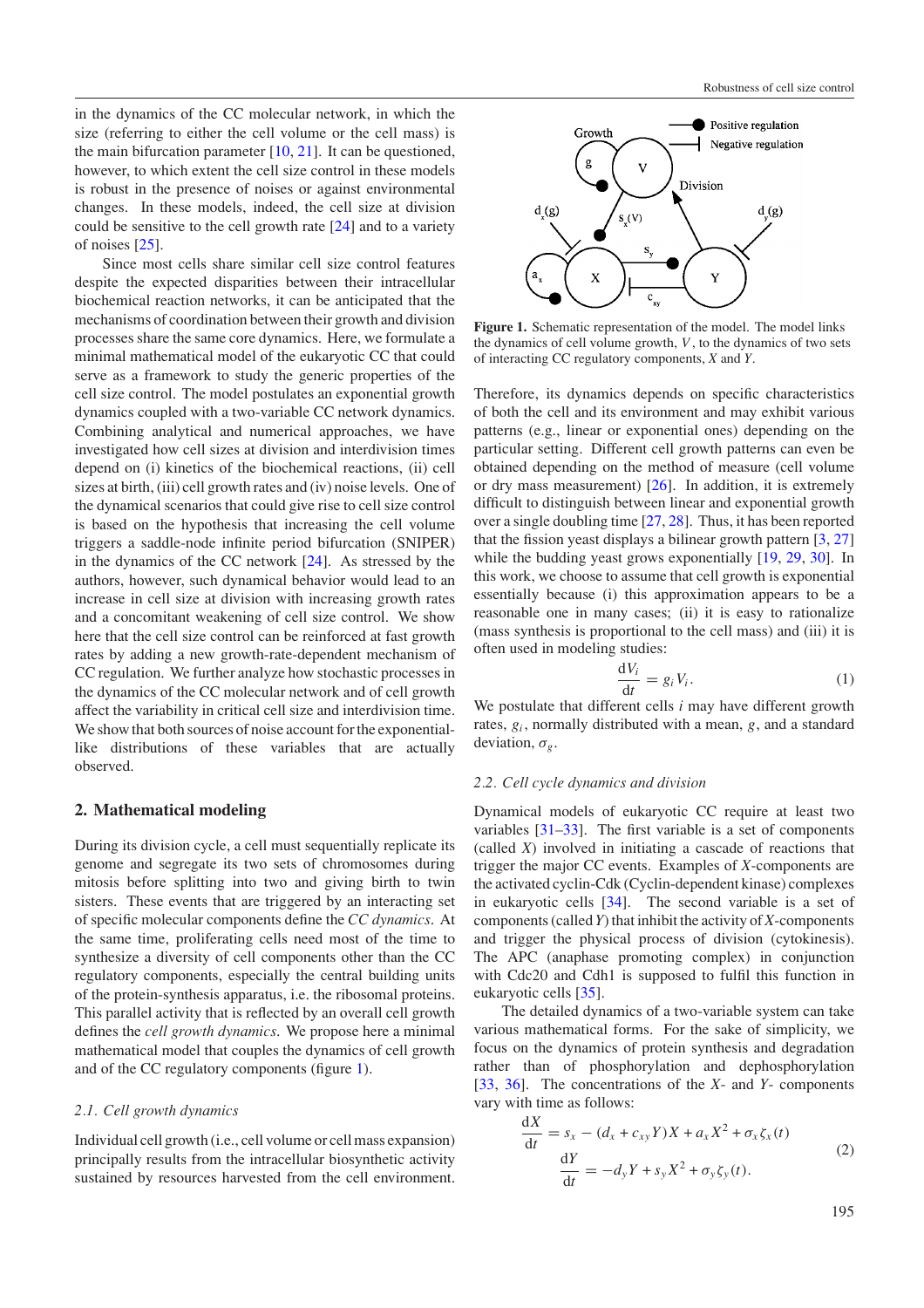<span id="page-2-0"></span>The *X*-components activate the *Y*-components (with a rate constant *sy* ) and possess an autocatalytic activity (with a rate constant  $a<sub>x</sub>$ ), which is likely to result from positive feedback loops caused by the mutual inhibition with other components. The *Y*-components, in turn, repress the activity of the *X*-components with a rate constant  $c_{xy}$ . The concentrations of the *X*- and *Y*-components decrease with a rate constant *dx* or *dy* (through either degradation, inactivation or dilution).

The stochastic nature of the biochemical reactions leading to the statistical fluctuations in the concentration of molecular components is modeled by a Gaussian white noise  $\zeta_{\alpha}(t)$ with a zero mean and standard deviation  $\sigma_{\alpha}$  ( $\alpha = x$  or *y*) which depends on the concentrations of *X*- and *Y*-components. Indeed, if the number of components is much larger than unity and chemical reaction events take place in time as Poisson processes, the noise amplitudes  $\sigma_{\alpha}$  are given by [\[37\]](#page-10-0)

$$
\sigma_x^2 = \eta^{-1} (d_x X + c_{xy} Y X + a_x X^2 + s_x)
$$
  
\n
$$
\sigma_y^2 = \eta^{-1} (d_y Y + s_y X^2).
$$
\n(3)

The prefactor  $\eta$  corresponds to the number of molecular components whose concentration is equal to 1 in a cell volume  $V = 1$  in our dimensionless units.

In the model, we assume that cytokinesis takes place at time point  $\tau$  when the *Y*-component concentration reaches a critical value *θ*. The size of daughter cells is normally distributed with a mean,  $V(\tau)/2$ , a standard deviation,  $\sigma_d$ , and a coefficient of variation,  $c_{v,d} = 2\sigma_d/V(\tau)$ . We further assume that, along successive cell divisions,  $c_{v,d}$  is kept fixed but not  $\sigma_d$ . Hereafter, the variables  $V_b$  and  $V_d$  will refer to the cell volumes at birth and at division, respectively, of different cells. The variable *T* will refer to the interdivision time between cell birth and cell division.

## *2.3. Coupling between growth and division*

The dynamics of the CC regulatory components and of cell growth can be coupled in two opposite ways. For the sake of simplicity, we solely consider the case where the cell growth can modify the rate of accumulation and*/*or activation of the CC regulatory components. Importantly however, we postulate that the cell size and cell growth rate exert a differential effect on CC dynamics. First, the cell growth leads to a dilution of the chemical concentrations within cells. Hence, the activity of CC regulatory components decreases at a speed,  $d_{\alpha}$ , equal to the sum of their overall rate of disappearance,  $d_{\alpha,1}$ , and of the rate of cell growth *g*:

$$
d_{\alpha} = d_{\alpha,1} + g, \qquad \alpha = (x, y). \tag{4}
$$

It is generally assumed that the rate of appearance of the active cyclin-Cdk complexes is an increasing function of the cell size. Because cyclins are synthesized and bind to their Cdk partner in the cytoplasm before the complexes are transported and activated in the nucleus [\[38](#page-10-0)], the rate of cytoplasmic– nuclear transport of the cyclin-Cdk complexes is likely to be a limiting factor in the rate of appearance of the active cyclin-Cdk complexes [\[39](#page-10-0)]. Such a transport rate, which depends on the ratio between the cytoplasmic volume and nuclear surface and, thereby, on the cell size, can be qualitatively modeled by considering that the rate of appearance of the *X*-components increases linearly with the cell volume:

$$
s_x = s_{x,1} + s_{x,2}V. \t\t(5)
$$

#### *2.4. Model parameters*

Since we are interested in qualitative properties of the CC dynamics, it is convenient to use dimensionless variables and parameters.  $d_{x,1} = d_{y,1} = 1$  indicates that the timescale unit of the system coincides with the rate of disappearance of the CC regulatory components. The parameters  $c_{xy} = 2$  and  $s_y = 0.5$ are kept constant throughout the work. Changing these parameters does not significantly affect the qualitative results. Nevertheless, the ratio of these parameters is tuned to balance the feedforward excitation and the feedback inhibition and to obtain similar oscillation amplitudes for both *X* and *Y* variables in the limit cycle regime. The threshold concentration of the *Y*-components for division is set to  $\theta = 2$  (unless otherwise stated). We focus on how the CC dynamics depends on the parameters  $g, a_x, s_{x,1}, s_{x,2}, \eta, \sigma_g$  and  $c_{v,d}$ .

#### **3. Results**

## *3.1. Cell cycle dynamics at a fixed cell volume*

A preliminary step before studying the coupling between the dynamics of the CC network and of cell growth consists of analyzing the dynamics of the CC regulatory components separately, at a fixed cell volume and with the standard deviation of noise set to zero. We focus on the solutions of the dynamical system [\(2\)](#page-1-0), either a fixed point or a limit cycle (i.e., periodic behavior). The fixed points {*X*0*, Y*0} of the CC dynamics satisfies the following equations:

$$
-\frac{c_{xy}s_y}{d_y}X_0^3 + a_xX_0^2 - d_xX_0 + s_x = 0
$$
 (6)

$$
Y_0 - s_y \big/ d_y X_0^2 = 0. \tag{7}
$$

The linear stability of the fixed points is evaluated by calculating the eigenvalues of the Jacobian matrix of the dynamics. The stability of the fixed point is obtained by the sign of the real parts of the two eigenvalues. A fixed point can be either stable or unstable if both eigenvalues are positive or negative. If one eigenvalue is positive and the other is negative, the fixed point is a saddle point. In a two-dimensional dynamical system, a limit cycle can coexist with fixed points. The existence of a limit cycle is checked numerically.

Figure  $2(a)$  $2(a)$  displays the phase diagram depicting the stability of fixed points as a function of the synthesis rate  $s_x$  and the autocatalytic rate  $a_x$ . The unique fixed point is stable for small enough  $a_x$  and  $s_x$ . In contrast, when both  $a_x$ and  $s<sub>x</sub>$  are sufficiently large, the unique fixed point is unstable where a stable limit cycle exists. For small enough  $s_x$  but sufficiently large  $a_x$ , there is an intermediate parameter region in which three fixed points (stable, unstable and a saddle) are present.

The lines that separate the different dynamical regimes define the parameter values at which a bifurcation occurs. Two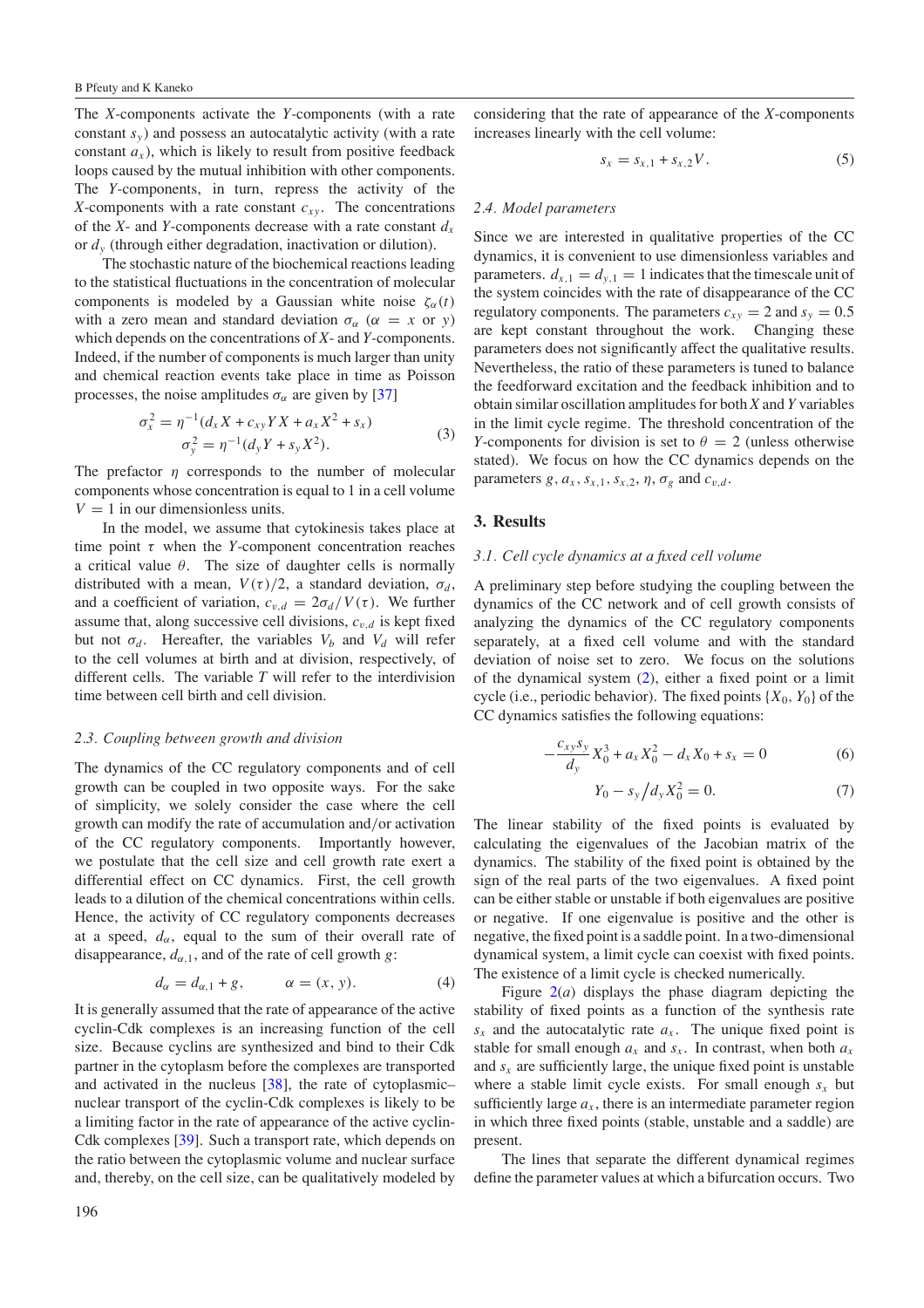<span id="page-3-0"></span>

**Figure 2.** Steady states of the CC dynamics. (*a*) Bifurcation diagram of the dynamics of CC regulatory components [\(2\)](#page-1-0) as a function of the rate of appearance of the *X*-components  $s_x$ , and of the autocatalytic rate  $a_x$ . FP refers to a fixed point. (*b*) Change in frequency (*upper panel*) or in amplitude (*lower panel*) of the concentration of the *X*-components as a function of  $s_x$ . Depending on the value of  $a_x$ , a SNIPER bifurcation  $(a_x = 1.8: \bullet)$  or a supercritical Hopf bifurcation  $(a_x = 1.7: \circ)$  arises.

types of CC bifurcation, which coincide with the appearance of a stable limit cycle, have been found: (i) a supercritical Hopf bifurcation occurring between a stable and unstable fixed point (*open squares*) and (ii) a saddle-node infinite period bifurcation (SNIPER) at which two fixed points coalesce on an invariant circle, giving rise to a limit cycle (*black squares*). The frequency and the amplitude of the limit cycle exhibit properties that are specific to each type of bifurcation. This is illustrated in figure 2(*b*) in which the amplitude and the frequency of the emerging limit cycle are plotted as a function of  $s_x$ : the SNIPER bifurcation is associated with a continuous increase in frequency and a discontinuous increase in amplitude; in contrast, the supercritical Hopf bifurcation is associated with a discontinuous increase in frequency and a continuous increase in amplitude. The CC dynamics at a fixed cell volume will serve as a reference to interpret how the cell growth influences the CC dynamics.

## *3.2. Failure of cell size control in the absence of coupling between growth and division*

Because cells grow exponentially, they fail to obey the size homeostasis rule through successive division cycles if there is no coupling between their growth and division processes  $(s_{x,2}=0)$ .

Let us consider the case where the CC dynamics displays periodic behavior associated with the existence of a stable limit cycle. When the rate of appearance of the *X*-components is sufficiently large, the concentration of the CC regulatory components oscillates with a period  $T_{1c}$  (figure 2(*b*)). The ratio between the cell volume at the division of cells generated during two successive cycles  $n$  and  $n + 1$  is given by

$$
V_d(n+1)/V_d(n) = e^{gT_{lc}}/2.
$$
 (8)

If their growth rate *g* is smaller (or larger) than  $T_{\text{lc}}/\text{ln}(2)$ , the cells progressively shrink (or swell).

## *3.3. How does the coupling between growth and division lead to cell size control*

In order for size homeostasis to occur, it is necessary, although not sufficient, that, through cell volume expansion, the cell

growth dynamics modulates the CC dynamics and, thereby, controls CC progression. Figure [3](#page-4-0) illustrates how the cell size control occurs in two distinct ranges of parameters. An asymmetry in cell division with a coefficient of variation of 0*.*2 has been introduced as an estimate of the strength of the cell size control. The growth rate is kept fixed to  $g = 0.02$ .

Figure  $3(a)$  $3(a)$  depicts a first situation in which  $s<sub>x</sub>$  varies in proportion to the cell volume  $(s_{x,1} = 0, s_{x,2} = 0.1)$ and  $a_x = 1.8$ . The concentration of the CC regulatory components displays periodic behavior while the cell volume remains bounded along successive divisions (figure [3\(](#page-4-0)*a*)i). The cell volume at division remains roughly constant as the cell volume at birth increases. Consistently, the interdivision time decreases as the cell volume at birth increases (figure [3\(](#page-4-0)*a*)ii). The dynamical mechanism of cell size control that operates in this case is visualized by plotting the concentration of the *X*-components as a function of the cell volume (figure [3\(](#page-4-0)*a*)iii). The change in the *X*-component concentration between cell birth and cell division is compared with their steady state concentration,  $X_0$ , computed at fixed volumes from equations  $(5)$  and  $(6)$ . The CC dynamics in cells with different birth volumes (*thin full lines*) is attracted to the same stable fixed point (*thick full line*) before crossing a SNIPER bifurcation at identical cell volumes and undergoing similar oscillations around an unstable fixed point (*thick broken line*). In this case, therefore, cells that display different volumes at birth divide when they reach the same volume. It should be noted that cells in a slightly different situation, where  $a_x$ is reduced such that the CC dynamics crosses a supercritical Hopf bifurcation instead of a SNIPER bifurcation, exhibit a strong size control as well (not shown).

Figure [3\(](#page-4-0)*b*) depicts a very different situation where the CC dynamics is periodic, regardless of cell volume. This occurs when the rate of appearance of the *X*-components exceeds the critical rate at which a SNIPER bifurcation in the underlying CC dynamics arises (see figure 2). For instance, for  $s_{x,1} = 0.18$  and  $s_{x,2} = 0.005$ , a cell size control still operates because oversized newborn cells exhibit shorter interdivision times than small-sized newborn cells. The cell volume at division, however, is not constant but increases with the cell volume at birth. In this case, the dynamical mechanism of cell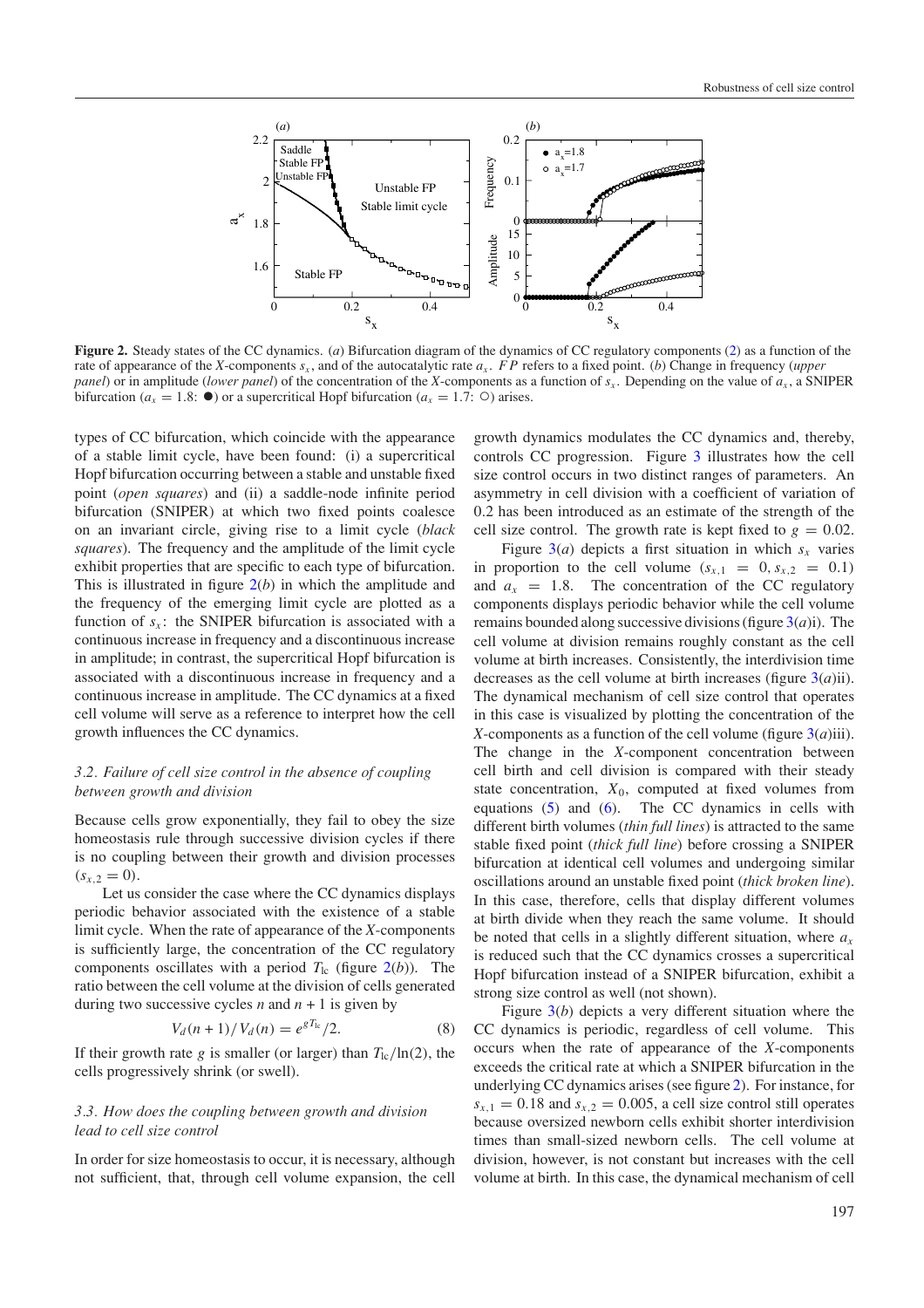<span id="page-4-0"></span>

**Figure 3.** Strong and weak cell size control. Results from simulations of cell proliferation with  $g = 0.02$  in the presence of a random asymmetry in cell division  $(c_{v,d} = 0.2)$ . Upper panels: plots of the cell volume and of the concentrations of the *X*-*/Y*-components over successive generation times. Middle panels: plots of the cell volume at division,  $V_d$ , and of the interdivision time, *T*, as a function of the cell volume at birth,  $V<sub>b</sub>$ . Bottom panels: change in the *X*-component concentration in a few cells as a function of the cell volume *V* (*thin lines*), as compared to their steady state concentration,  $X_0$  (computed at fixed volumes). The steady state can be stable  $(\_\_)$ , unstable  $(-\_\)$  or a saddle  $(\dots \dots)$ . Parameter values selected: (*a*)  $a_x = 1.8$ ,  $s_{x,1} = 0$ ,  $s_{x,2} = 0.1$ : the CC dynamics exhibits a SNIPER bifurcation. (*b*)  $a_x = 1.8, s_{x,1} = 0.18$ ,  $s_{x,2} = 0.005$ : the CC dynamics exclusively operates in the limit cycle regime.

size control relies on the fact that the concentrations of CC regulatory components oscillate with an increasing frequency when the cell volume expands. Such a mechanism works on the condition that the change in frequency with cell volume occurs quickly as is the case here because the system stands close to a SNIPER bifurcation.

## *3.4. Fast-growing cells are oversized and display a weak or deficient size control*

The growth rate of individual cells can vary over a wide range depending on a multiplicity of factors, notably the availability of nutrients, the genetic background, the exposure to stresses and to chemical signals from other cells, all of which could impinge on the cell size control mechanism.

Figure 4 illustrates the properties of cell size control in a situation similar to that of figure  $3(a)$ , except that the growth rate has been raised up from  $g = 0.02$  to  $g = 0.08$ . As compared to slow-growing cells, fast-growing cells are much larger and their cell size control is correspondingly weaker. A

**Figure 4.** A weak cell size control at fast cell growth rates. Results from simulations of cell proliferation. The model parameters are  $g = 0.08, s_{x,1} = 0, s_{x,2} = 0.1, a_x = 1.8, c_{v,d} = 0.2$ . (*a*) Plots of the cell volume over successive generation times. (*b*) Plots of the cell volume at division as a function of the cell volume at birth for 100 cells. (*c*) Change in the concentration of the *X*-components in a few cells as a function of the cell volume *V* (*thin lines*), as compared to their steady state concentration,  $X_0$  (computed at fixed volumes). The steady states can be stable  $(\_\_)$ , unstable  $(\_\_)$  or a saddle *(*······*)*. The CC dynamics of cells operates in the limit cycle regime which account for the observed weak cell size control.



Figure 5. The effects of varying the cell growth rate on cell size control. Results from simulation of cell proliferation where parameters of CC dynamics are the same as in figure 4. (*a*) Left bars represent the change in the mean interdivision times  $\langle T \rangle$  with the respective contribution of the sizer phase (*dots*) and the timer phase (*lines*). Right empty bars represent the change in the mean cell volume at division  $\langle V_d \rangle$ . (*b*) Change in the coefficient of variation of the cell volume at division  $(O)$  and of the interdivision time  $(①)$ .

strong positive correlation between the cell volumes at division and at birth indeed reflects a weak size control. The situation is reminiscent of that occurring when the CC dynamics operates in the limit cycle regime during the full cell cycle (compare with figure  $3(b)$ ). In slow growth conditions, the volume is a slow variable as compared to the concentrations of the CC regulatory components and can be regarded, then, as a bifurcation parameter. This is no longer the case in fast growth conditions in which the cell growth dynamics and CC progression interfere because of their similar timescales.

In figure 5, the effect of varying the cell growth rate on the cell size control is investigated in a systematic way. Figure  $5(a)$  shows that there is an inverse relationship between the cell growth rates and the interdivision times. The requirement that exponentially growing cells, on average,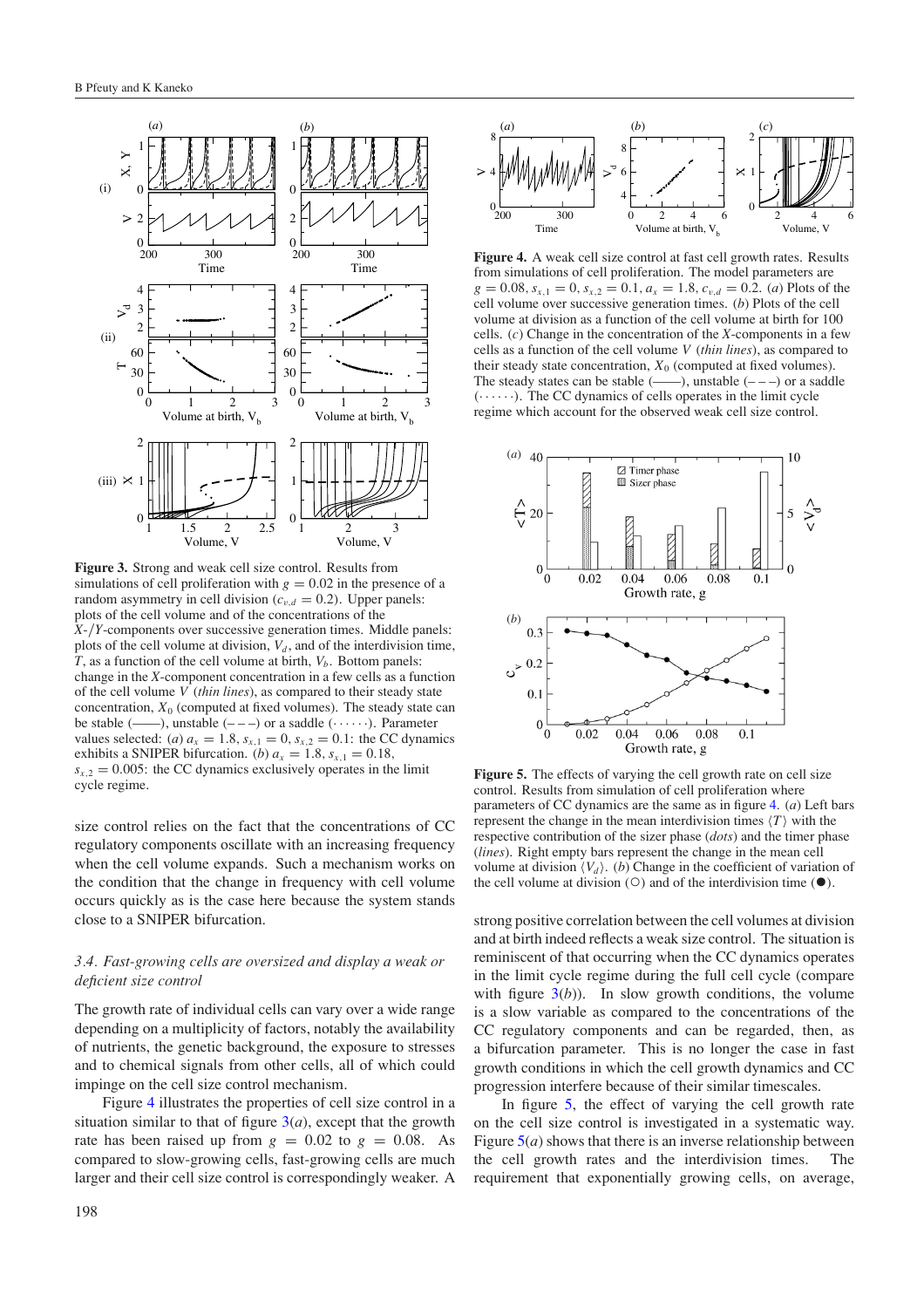<span id="page-5-0"></span>double their mass between birth and division imposes the relation  $\langle T \rangle = \ln(2)/g$ . Moreover, it is clear that time spent in the sizer phase (i.e., between birth and the CC bifurcation) decays faster than time spent in the timer phase (i.e., between the CC bifurcation and cell division). Because the timer phase has an intrinsic timescale determined by the limit cycle period of the underlying CC dynamics, the sizer phase is preferentially reduced to match the interdivision time with the doubling mass time, whereby cell size homeostasis is maintained. As a result, the mean cell volume at division increases with the cell growth rate. In the slow growth regime, the cell volume growth during the timer phase is negligible so that the cell volume at division is nearly equal to the cell volume at which the CC bifurcation occurs. However, as the cell growth rate increases, cell volume expansion during the timer phase itself augments and its contribution to the cell volume at division becomes increasingly large.

The increase in the cell growth rate reduces the relative time spent in the sizer phase and in the timer phase. This suggests that the regulation of cell size homeostasis becomes less and less efficient with increasing growth rates. This is corroborated by the data presented in figure [5\(](#page-4-0)*b*) showing that  $c<sub>v</sub>$  of the cell volume at division and of the interdivision time increases and decreases, respectively, with increasing growth rates. Further, the cell size control breaks down when the cell growth rate becomes larger than 0*.*11 since the cell volume keeps diverging during continuous cell proliferation.

## *3.5. A putative mechanism to reinforce cell size control in fast-growing cells*

Although fast-growing cells display larger sizes than slowgrowing cells, the weakening of cell size control at high growth rates, predicted by our model, has not been observed after measurement of the standard deviations of cell division at various growth rates [\[16\]](#page-9-0). It appears therefore that living cells would have developed strategies to improve their mechanism of size control under fast-growing conditions. A possible strategy would be to preserve a sizer phase at large growth rates. This could be achieved in our model by adding to  $d_{\alpha}$  a new term, that is proportional to the cell growth rate (with a proportionality factor  $\beta$ ). Then relation [\(4\)](#page-2-0) is replaced by

$$
d_{\alpha} = d_{\alpha,1} + (1 + \beta)g, \qquad \alpha = (x, y).
$$
 (9)

Figure 6 illustrates how the introduction of this term could improve the cell size control in fast-growing cells. An increase in  $d_{\alpha}$  modifies the phase diagram of CC dynamics (figure  $6(a)$ ): (i) the SNIPER bifurcation occurs for a larger rate of synthesis,  $s<sub>x</sub>$ , and (ii) the frequency of the following limit cycle augments faster for a larger degradation rate  $d_{\alpha}$ . The cell cycle trajectory for different values of  $\beta$  and  $\beta$  can be projected on the phase diagram (see lines). In agreement with the data shown in figure [4,](#page-4-0) the sizer phase of cells with  $\beta = 0$  vanishes when *g* increases from 0*.*01 to 0*.*08 (*broken lines*). In contrast, for  $\beta = 7$ , the sizer phase is preserved when *g* increases (*full lines*).

The preservation of a sizer phase at elevated growth rates considerably reduces the coefficient of variation of the cell volume at division in the presence of asymmetric cell



**Figure 6.** A growth-rate-dependent CC inhibitory activity reinforces the cell size control in fast growing cells. (*a*) Change in the frequency of the CC oscillatory dynamics as a function of  $s<sub>x</sub>$  and  $d_{\alpha}$ , which are proportional to the cell volume and the growth rate, respectively. The grayscale denotes the frequency of oscillations within regions of the stable limit cycle. The white region corresponds to the presence of a stable steady state. The lines correspond to the projection of the cell cycle trajectory for different values of  $d_{\alpha}$  associated with two values of  $\beta$  (——:  $\beta = 7$ ; – – –:  $\beta = 0$ ) and with three values of the cell growth rate ( $g = 0.01, 0.04$ ) and 0.08). (*b*) Change in the coefficient of variation of  $V_d$  (in gray code) as a function of *β* and *g*.

division  $(c_{v,d} = 0.2)$  as illustrated in figure  $6(b)$ :  $c_v$  decays with increasing values of  $\beta$ , especially when cells grow rapidly, which underscores that increasing *β* reinforces cell size control.

#### *3.6. The effect of noises on cell cycle statistical features*

Although there is clear evidence that living cells are equipped with a mechanism enabling them to monitor their size and keep it constant over multiple generations, there is still a significant cell size and interdivision time variation among descendants from the same parent cell. Such variability could have several origins, including the stochasticity in the CC dynamics, the occurrence of asymmetric cell division and heterogeneity in the cell growth rate. In this section, we investigate how these various sources of noise could influence cell size at division and interdivision times and, more generally, affect cell size homeostasis.

In the following, cell cycle progression is coupled with cell size through  $s_{r,1} = 0.1$  and with cell growth, only through the dilution effect  $(\beta = 0)$ . The cell growth rate is assumed to be low enough  $(g = 0.02)$  such that the cells spend a sufficient time in the sizer phase before they commit to divide. Numerical simulations are performed over 10 000 cell cycles in the presence of various sources of noise. These simulations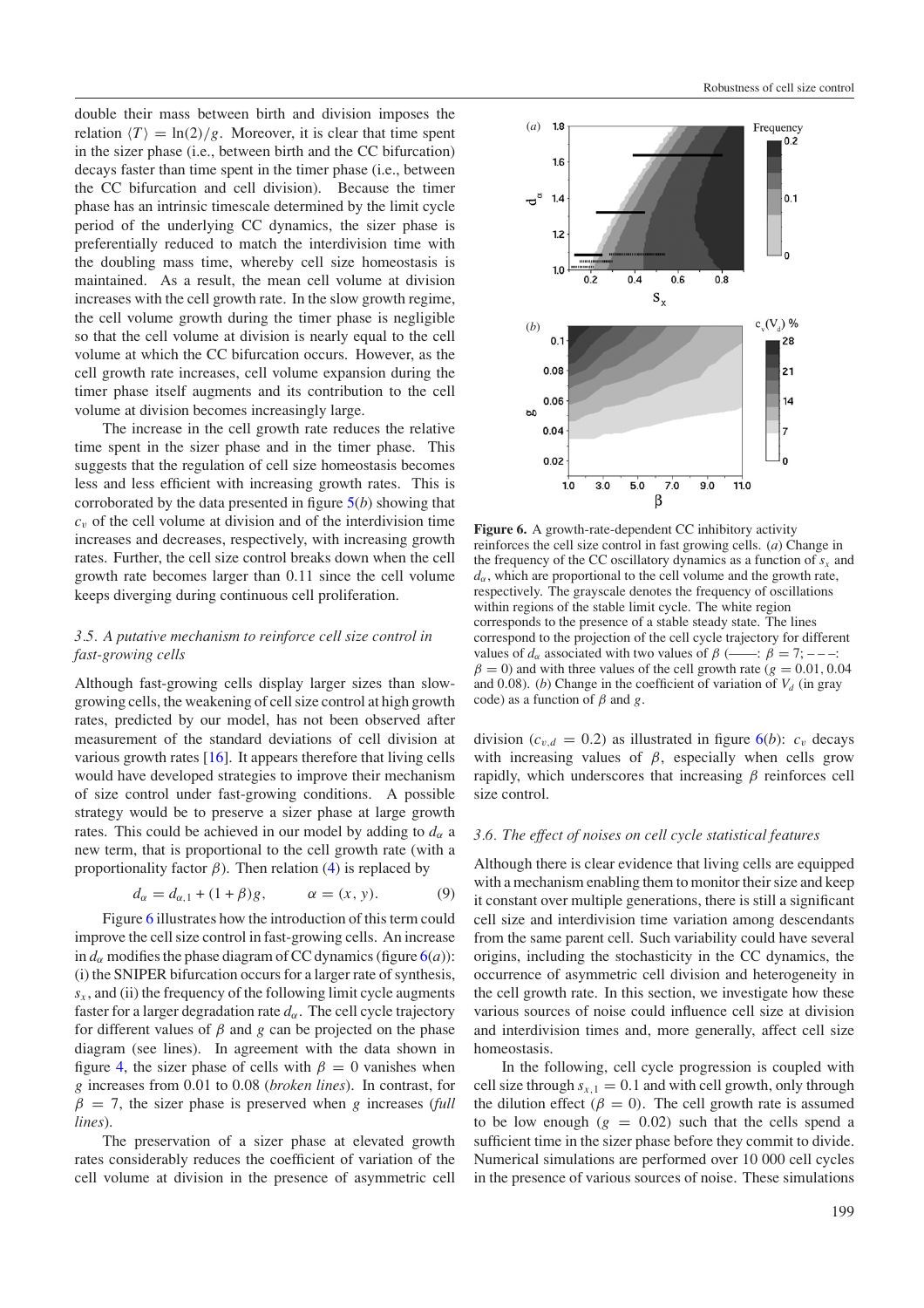<span id="page-6-0"></span>

**Figure 7.** The effect of various sources of noise on the cell cycle variability. Simulations of cell proliferation were performed in the presence of one specific source of noise while other sources were set to zero. The mean cell growth rate is  $g = 0.02$ . (*a*) A random asymmetry in cell division with  $c_{v,d} = 0.2$ . (*b*) A growth rate heterogeneity among cells with  $\sigma_{\varrho} = 0.005$ . (*c*) Noises in the dynamics of *X*-/*Y*-components with  $\eta = 200$ . For each type of noise are plotted: the concentration of the *X*-components as a function of the cell volume for two daughter cells (upper panels); the probability density function,  $D(x)$  (stairs), and the hazard rate function,  $H(x)$  $(•)$ , of the cell volume at division  $V_d$  (middle panels); the probability density function,  $D(x)$  (stairs), and the hazard rate function,  $H(x)$  ( $\bullet$ ), of the interdivision times, *T* (lower panels).

allow us to compute the probability density function  $D(x)$  of the cell volume at division  $(x = V_d)$  and of the interdivision time  $(x = T)$  and, then, to derive the hazard rate function  $H(x)$ , which is equal to the ratio of the probability density function to the survival function (i.e., the probability that a cell with a volume or interdivision time  $u > x$  would divide):

$$
H(x) = D(x) / \left(1 - \int_0^x D(u) \, \mathrm{d}u\right). \tag{10}
$$

The use of the hazard rate function to describe variable distributions is convenient to detect exponential-like decays on the right side of the distribution  $D(x)$ , for which it is constant.

Figure  $7(a)$  depicts the impact of a random asymmetry in cell division with  $c_{v,d}$  of 0.2. Even though their birth size differs, the two sister cells divide at the same size (figure  $7(a)$ i). Therefore, the distribution of the cell volume at division is very sharp  $(c_v \approx 0.01)$  (figure 7(*a*)ii). Conversely, since newborn cells of different sizes divide at the same size, the interdivision time distribution is broad  $(c_v \approx 0.28)$ . Interestingly, we find that the hazard rate function saturates, which indicates an exponential-like distribution for half of the cell population that exhibits the longest interdivision time (figure  $7(a)$ iii). It should be noted that the interdivision time variability stems from the variability of the sizer phase.

Figure 7(*b*) depicts the situation in which the growth rate of individual cells is distributed with  $\sigma_g = 0.005$ , which is about 25% of the mean growth rate [\[19\]](#page-9-0). If two equally sized sister cells have different growth rates, the one with the higher rate divides at a larger size (figure 7(*b*)i), consistently with the data shown in figure [5\(](#page-4-0)*b*). Therefore, the distribution of the cell volume at division displays a significant coefficient of variation  $(c_v \approx 0.06)$  (figure 7(*b*)ii). Since the interdivision time and the growth rate are inversely correlated, the interdivision time displays a broad distribution with  $c_v \approx 0.26$  (figure 7(*b*)iii). The saturation followed by the slow decrease of the hazard rate function of the interdivision time indicates that the *D(T )* distribution decays almost exponentially. It is also worthy noting that rising  $\beta$  increases the variability of the cell volume at division since the critical value of  $s_x$  for the CC bifurcation itself increases (data not shown).

The effect of molecular noise within the CC dynamics is presented in figure 7(*c*). The standard deviation depends on the concentration of each species and on the absolute number of molecular components through the parameter *η*. We set  $\eta$  equal to 200, which corresponds to the number of components whose concentration is equal to unity in a unit cell volume (in our dimensionless units). For such a value, our simulations give a typical number of *X*-components at the CC bifurcation (*V*  $\sim$  2 and *X*  $\sim$  0.5) of the order of 200. In the presence of this molecular noise, the cell volume at which the *X*-components trigger a positive feedback in the underlying CC dynamics is not the same in two sister cells of equal size at birth (figure 7(*c*)i). The variation in the cell volume at division  $(c_v \approx 0.12)$  is much larger than in the above-described cases of asymmetric cell divisions or heterogeneity in the cell growth rate (for  $\beta = 0$ ), while the variation in the interdivision time  $(c_v \approx 0.24)$  is of the same order. Another specific feature associated with molecular noise is that the hazard rate function of the cell volume at division saturates.

When the three preceding sources of noise are combined, each one contributes to specific facets of the CC statistics (figure [8\)](#page-7-0). Thus, two sister cells might have been born with a different size following an asymmetric division and, afterwards, their size at the CC bifurcation and at division might have been affected by the occurrence of molecular noise or of dissimilar growth rates (figure  $8(a)$  $8(a)$ ). The lack of correlation between the cell volumes at division and at birth suggests that the mechanism of the cell size control is still operational (figure  $8(b)$  $8(b)$ ), which underscores that a wide distribution of cell volume at division does not necessarily imply a deficient cell size control. The distribution of cell volume at division displays an exponential tail, which is corroborated by saturating the hazard rate function (figure  $8(c)$  $8(c)$ ). In comparison, the distribution of interdivision time is broader ( $c_v \approx 0.45$  instead 0.13) but it also exhibits an exponential decay (figure  $\mathcal{S}(d)$ ). A comparison of figures  $\mathcal{S}(c)$ , (*d*) and 7 clearly points out that the distribution of cell volume at division in the presence of the three sources of noise mirrors that observed in the presence of molecular noise alone. This is not true, however, for the interdivision time distribution whose shape in the presence of the three sources of noise rather mirrors that observed in the presence of an asymmetric cell division and of heterogeneity in the cell growth rate. It is worth noting at last that the exponential-like decay observed in the probability density distribution of both  $V_d$  and  $T$  is experimentally observed in many measurements of the CC variability.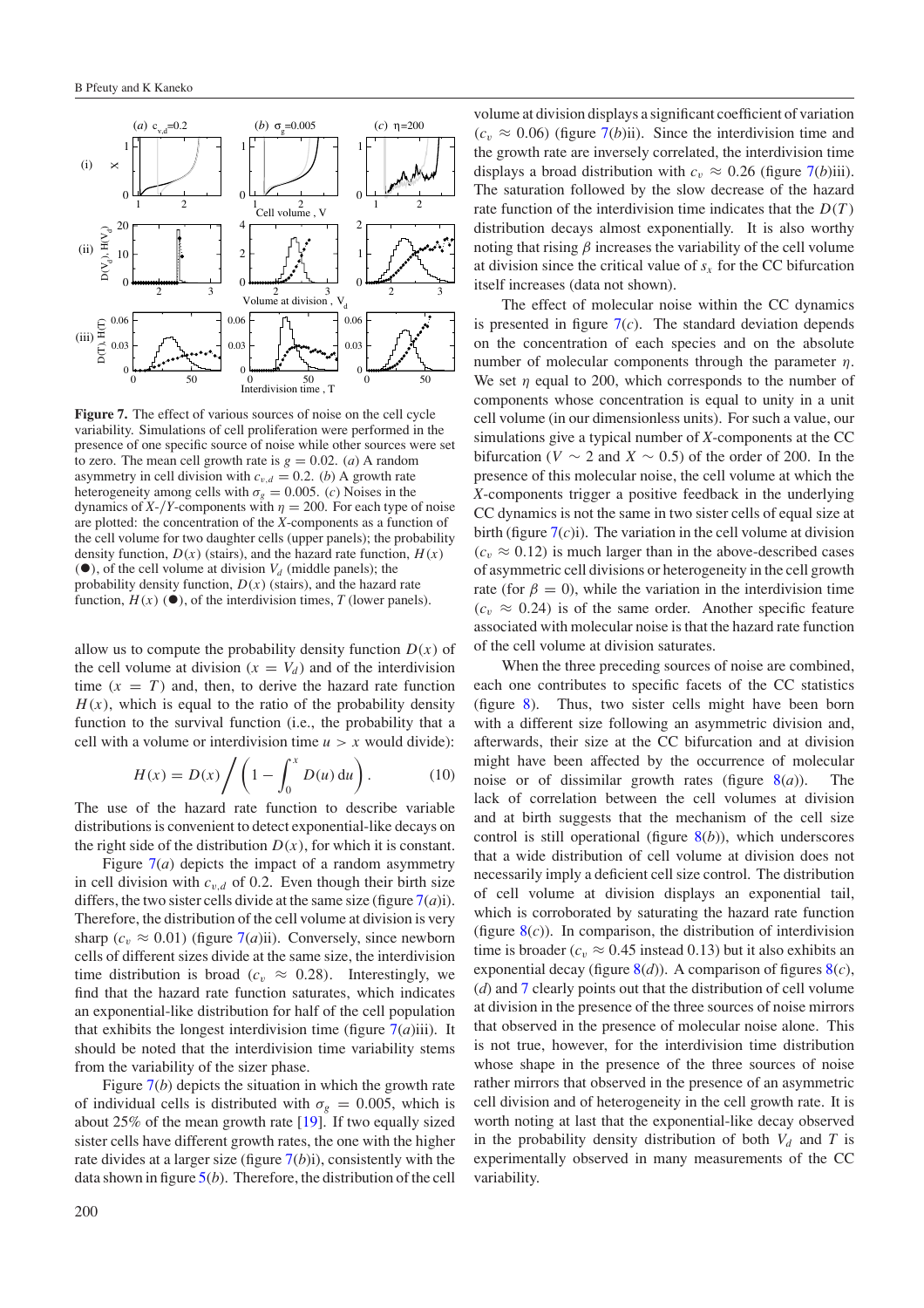<span id="page-7-0"></span>

**Figure 8.** A strong size control in the presence of various sources of noise. Simulations of cell proliferation were performed in the presence of the three sources of noise considered separately in figure [7](#page-6-0) (an asymmetric cell division with  $c_{v,d} = 0.2$ ; a heterogeneity in the cell growth rate among cells with  $\sigma_g = 0.005$ and noises in the dynamics of  $X$ -/ $Y$ -components with  $\eta = 200$ ). (*a*) Change in the concentration of the *X*-components as a function of the volume of two daughter cells. (*b*) Plots of the cell volume at division and interdivision times as a function of the cell volume at birth for 100 cells. (*c*), (*d*) Probability density function, *D(x)* and hazard rate function,  $H(x)$ , of the cell volume at division,  $V_d$ , and of the interdivision time, *T*.

## **4. Discussion**

#### *4.1. Strong, weak or deficient size control*

The observation that two sister cells born with a different size divide at the same size underscores the existence of a strong cell size control. Expectedly, such a strong cell size control could readily be achieved if cells, during a sizer phase, first grow to a same critical size before they complete events that are required to reach the onset of division, during a timer phase [\[3](#page-9-0), [9\]](#page-9-0). The transition between sizer phase and timer phase can be viewed as the result of a bifurcation in the underlying CC dynamics. For a given cell volume, the CC dynamics changes from a stable steady state to a stable oscillatory state (i.e. a limit cycle). The occurrence of a stable steady state in the CC dynamics ensures that cells with heterogeneous states at birth converge to the same volume-dependent steady state before they reach the bifurcation point at a critical cell volume. Either a saddle-node infinite period bifurcation (SNIPER) or a Hopf bifurcation (subcritical or supercritical) may bring about this type of scenario [\[10](#page-9-0), [21](#page-9-0)].

However, if the CC dynamics is oscillatory, but close to a SNIPER bifurcation, only a weak cell size control can be achieved [\[24](#page-9-0)]. Because the period of the limit cycle solution depends on the cell volume, larger cells would tend to have a shorter interdivision time than smaller cells but they would not necessarily divide at the same size, which is indicative of a weak cell size control.

At last, if the period of the limit cycle solution does not depend sufficiently on cell size, as it may occur close to a Hopf bifurcation or far from a SNIPER bifurcation, the cell volume would increase more than two-fold during interdivision time. In this case, cells would suffer a deficient size control and become progressively larger and larger over successive generations.

## *4.2. Preserving the cell size checkpoint at a fast growth rate*

When cells grow slowly, a strong size control can operate and the cell volume at the onset of division is slightly larger than at the cell size checkpoint (which marks the transition between the sizer and timer phases). Therefore, the existence of a cell size checkpoint imposes a minimum critical cell size at division when nutrients are scarce [\[12](#page-9-0), [40\]](#page-10-0). However, even though the existence of a cell size checkpoint clearly prevents the generation of small unviable daughter cells, it is unclear how it would prevent the generation of large, less prolific or unviable cells.

The underlying limit cycle dynamics of the CC model imposes an intrinsic timescale to the timer phase. When the growth rate increases, the cell adjusts the time it needs to double its size with the time required for the CC dynamics to initiate division by tuning the relative time spent in the sizer and timer phases. As a result, fast-growing cells may spend most, or all, of their cycle time in the timer phase in contrast to slow-growing cells. Therefore, the cell size at division should become larger and the cell size control weaker when the cell growth rate increases. Using a generic eukaryotic model, Csikasz-Nagy and colleagues reached similar conclusions [\[24](#page-9-0)]. Our present study extends these findings by proposing a possible strategy to maintain an efficient size control at fast growth rates.

Indeed, although fast-growing cells have been reported to have a larger size than slow-growing cells [\[3](#page-9-0), [11,](#page-9-0) [12](#page-9-0)], the measurement of standard deviations of cell division for various growth rates has not demonstrated a failure of cell size control even at elevated growth rates [\[16](#page-9-0)]. The strategy that we propose is to add a new CC inhibitory activity that increases in proportion to the cell growth rate. This new layer of CC regulation would have, first, to delay the CC bifurcation such that it would occur at a larger cell volume and, also, to reduce the length of the timer phase. Delaying the CC bifurcation and modifying the timescale of the CC dynamics are both simultaneously necessary, which demonstrates that the cell growth rate and the cell size must affect different parameters of the dynamics. This type of CC regulatory mechanism seems to operate in most eukaryotic cell types. In budding yeast, for instance, a boost in the cell growth rate leads to an increase in volume of the mother cell at bud initiation [\[40\]](#page-10-0) and a diminution of the duration of the budding phase [\[14](#page-9-0)]. We suggest that such growth rate-dependent mechanisms of CC regulation would be crucial to ensure that daughter cells remain smaller at birth than at CC bifurcation and, then, retain a sizer phase during which they would be able to adjust their size expansion to environmental parameters.

It is noteworthy that, despite the fact that prokaryotes and eukaryotes have selected drastically different strategies to survive in the course of their evolution, their cell cycle processes still share some common features [\[41–43](#page-10-0)]. Notably, in E.coli, initiation of DNA replication is tightly regulated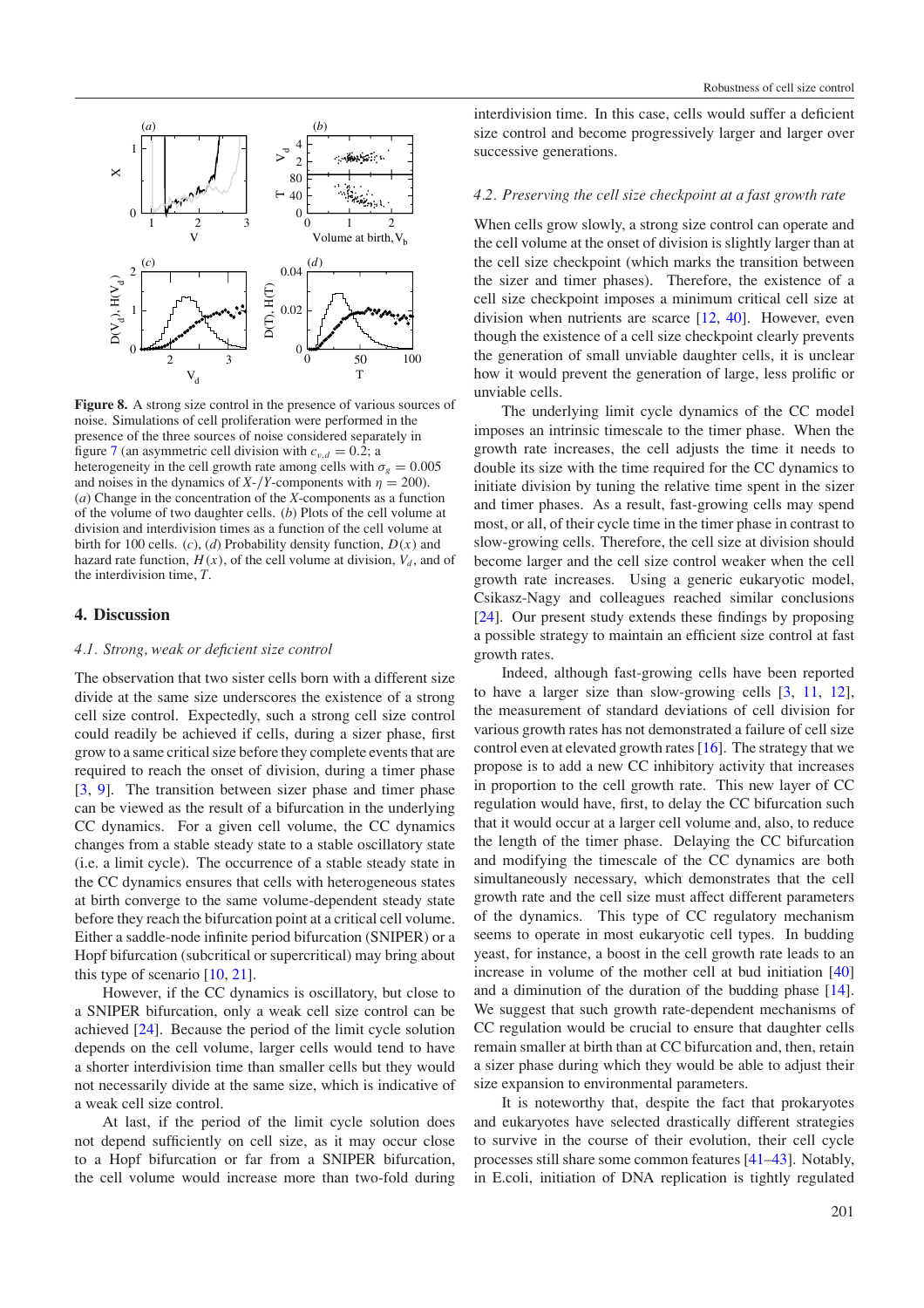and its timing relative to that of cell division varies with the cell growth rate. Because the time required for the bacterial chromosome to replicate (around 40 min) is independent of the cell growth rate, fast-growing bacteria in which the interdivision time is less than 40 min contain chromosomes with multiple replication forks [\[1](#page-9-0), [44](#page-10-0)]. Furthermore, the cell size at the onset of DNA replication and the number of chromosome replication origins change discontinuously, but keep a constant ratio when the growth rate increases. A shorter timer phase associated with a larger size at initiation of DNA replication ensures that the cell size at birth is smaller than that at the onset of DNA replication [\[1\]](#page-9-0) as it occurs in our model.

#### *4.3. Sloppy but robust size control*

Since cell cycle progression is apparently tightly linked to the cell size, it is puzzling why the cell size at division is so variable, which suggests that the cell size control is a sloppy process. The coefficients of variation of the cell size at division indeed vary between 0.1 and 0.3 depending on the cell type and environmental setting [\[15,](#page-9-0) [16\]](#page-9-0).

We showed that both heterogeneity in the cell growth rate and molecular fluctuations contribute to the cell size variation although they contribute in a different way. The molecular noise principally affects the cell volume at which the positive feedback of the CC dynamics is activated. Heterogeneity in the cell growth rate, in contrast, can act on both the cell volume at the CC bifurcation and the length of the timer phase. Together, they induce a sloppy size control by increasing the probability that cells will traverse the cell size checkpoint (before reaching a high plateau) as their size increases [\[16,](#page-9-0) [17,](#page-9-0) [45](#page-10-0)]. Molecular noise alone fails to account for the peculiar shape of the interdivision time distributions that typically shows an exponential-like tail [\[16,](#page-9-0) [18](#page-9-0)]. The additional presence of heterogeneities in the cell growth rate or*/*and in the birth volume could account for this facet of the CC statistics as it has been suggested by Koch [\[46](#page-10-0)]. It is worthwhile here to mention the results of an experimental study analyzing the effects of various noises and their combined impact on variability in the budding yeast cell cycle [\[19](#page-9-0)]. This recent study corroborates some assumptions and results of our modeling paper. Notably, it estimates and emphasizes the respective contributions of the molecular noise and of the variability of cell size at birth on the temporal variability of the cell cycle.

The cell size control mechanism depicted here is operational in the presence of large amounts of noise: a broad distribution of the cell size at division does not necessarily imply the occurrence of a faulty cell size control. This is because the divergent effects of noises that may affect the onset and the length of timer phase in parental cells are balanced by the fact that the CC trajectories of daughter cells are attracted onto a fixed point during the sizer phase.

## *4.4. A minimal modeling approach*

Many existing cell cycle models attempt to build as realistic as possible representations of the intricate CC regulatory networks that operate in different living systems [\[47](#page-10-0), [49](#page-10-0)]. A

complementary approach is to design minimal mathematical models capable of recapitulating the underlying universal dynamical properties of these networks. Such minimal models are highly useful and relevant for understanding the basic function of more complex networks, as coarsegrained modules in a more encompassing model. From this perspective, we deliberately have made our model dimensionless and as simple as possible.

Regarding the CC dynamics, our analysis is restricted to the dynamics of the module that controls the cell size checkpoint. We assume that the essential features of the dynamics of this module can be captured within a twovariable model based on the dynamics of protein synthesis and degradation. However, the activity of the cyclin-Cdk complexes is limited not only by the rates of cyclin synthesis and degradation, but also by faster phosphorylation and dephosphorylation reactions [\[34](#page-10-0)]. It is well acknowledged, for instance, that Cdk inhibitor phosphorylation by cyclin-Cdk complexes plays an essential role in the switch from G1 to S phase. Our model mimics such a positive feedback (or doublenegative feedback) by attributing an autocatalytic activity to the *X*-components.

Another assumption of the model is that individual cell volume growth occurs exponentially although linear or bilinear growth patterns have been documented in some cases. This assumption, however, is not crucial for the conclusions of the paper. In the case of linear cell growth, for instance, cell size homeostasis would occur even without coupling between growth and division. Nevertheless, the distinction between strong and weak cell size control as well as the role of a growth-rate-dependent CC inhibitory activity in preserving a robust cell size control at high growth rate would still be fully relevant. In addition, the distributions of cell size at division and of interdivision time are quite similar in the case of linear and exponential growth, except for the interdivision time distribution in the presence of random asymmetric cell division that may significantly change depending on the growth pattern.

At last, specific assumptions regarding the coupling between the CC and cell growth dynamics were made. First, we postulated (as others [\[10,](#page-9-0) [24\]](#page-9-0)) that the rate of appearance of the CC components that initiate cell division increases with cell size (see equation  $(5)$ ). This hypothesis could be justified, for instance, if the rate-limiting step in the appearance of the active cyclin-Cdk complexes was the translocation of the complexes from the cytoplasm to the nucleus. It should be reminded, indeed, that the cyclin-Cdk complexes are formed in the cytoplasm before they are transported to the nucleus where they exert their cell cycle function. In a recent theoretical study, Yang *et al* [\[39](#page-10-0)] argued that the rate of translocation of proteins from the cytoplasm to the nucleus (which depends on the ratio between the cytoplasmic volume and the nuclear surface) could be a cell size-dependent rate-limiting step in the appearance of active cyclin-Cdk complexes in nucleus. Second, we anticipated the existence of a negative regulator of the cyclin-Cdk complexes whose inhibitory activity would increase with the cell growth rate (see equation  $(9)$ ). This could occur for instance if, with increasing growth rate, the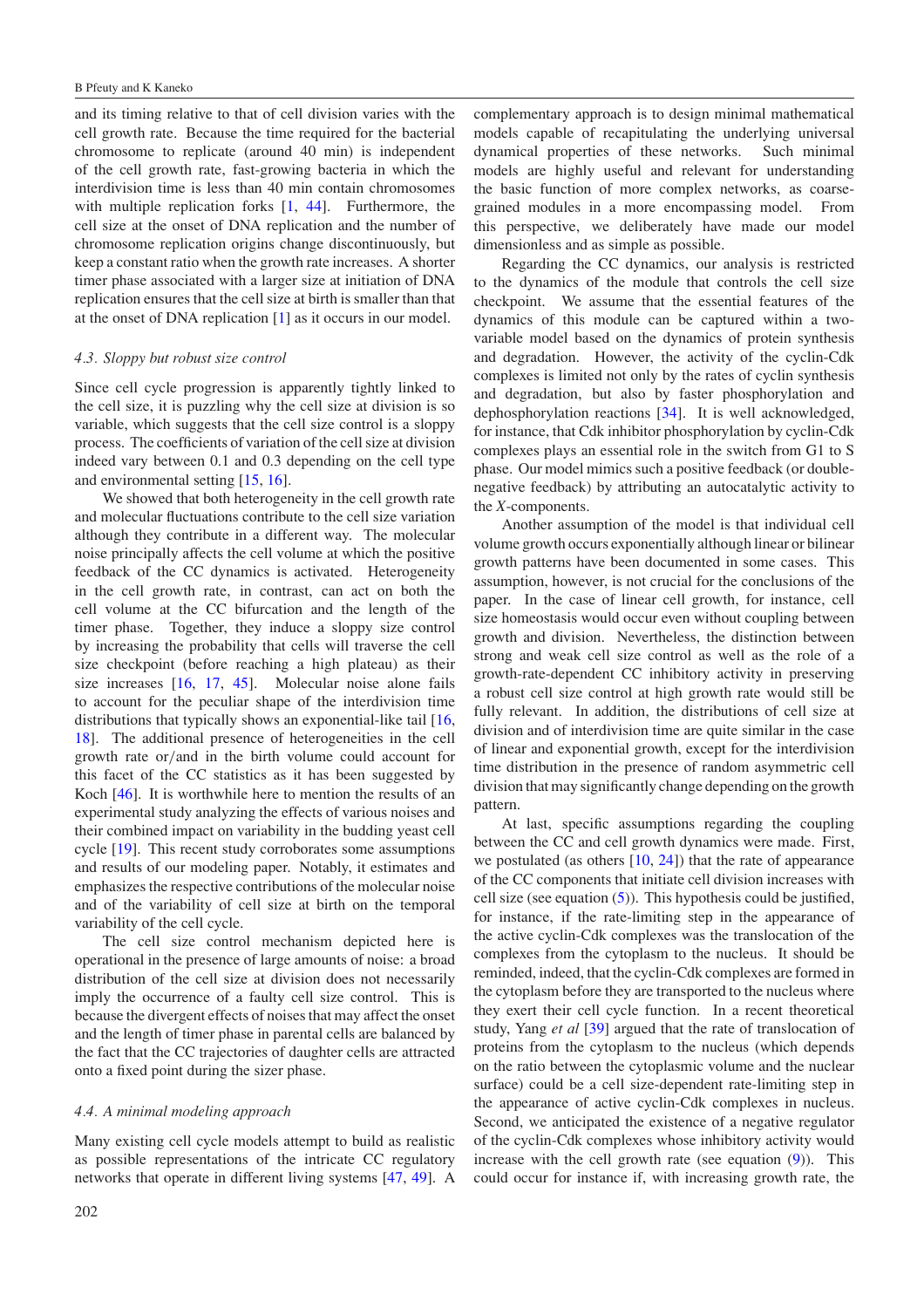<span id="page-9-0"></span>ratio between the rates of synthesis and of degradation of such a CC inhibitor would increase while the ratio between the rate of appearance and of disappearance of the cyclin-Cdk complexes would remain unchanged, or, at least, would increase slower. It is important also to mention that the cyclin-Cdk complexes have a plethora of substrates and that they are also involved in CC-unrelated activities which may compete with their CC-oriented activities [\[48](#page-10-0)]. This may be another mechanism through which growth-rate-dependent regulation of the cell cycle might occur.

## **5. Conclusion and outlook**

The fact that living cells have the capacity to sustain a constant size over continual proliferation rests upon their capacity to adjust their interdivision time and growth extent until division according to their birth size. In this work, a minimal mathematical model is formulated that depicts how a robust cell size homeostasis can be achieved by intimately connecting cell growth and cell cycle progression before onset of division. A crucial hypothesis of our model is that the cell size and cell growth rate exert an opposite effect on the activation of the positive feedback that triggers the CC bifurcation that ultimately culminates in cell division: cell size acts as a promoter and the cell growth rate as an antagonist.

In the eukaryotic CC, CC bifurcation (i.e. the cell size checkpoint) is usually associated with the G1*/*S or the G2*/*M transition. One key question now is what and how biochemical activities connected to the cell size and the cell growth rate regulate the positive feedback that propels cells into the S or M phase. Conceivably, regulation of traffic of the CC regulatory components from the cytoplasm (the site of synthesis) to the nucleus (the site of action) could play a critical role in setting the cell size at which the S or M phase is initiated [\[39,](#page-10-0) [49–51](#page-10-0)]. On the other hand, recent experiments suggest that growthrate-dependent regulation of the cell cycle may take root in the versatile connection between ribosomal biogenesis and replication initiators [\[52–56](#page-10-0)]. Expectedly, each species must have evolved a unique wiring diagram between its growth and CC regulatory pathways to improve its adaptation and, thereby, its long-term survival chances facing changeable environments. Tremendous efforts, thus, are still to be made to dissect such wiring diagrams in the different constitutive cells of each living species.

#### **Acknowledgments**

The authors are grateful to Dr Thérèse David-Pfeuty for stimulating discussions and her critical reading of the manuscript. One of the authors (BP) is supported by the Japanese Society for the Promotion of Science (JSPS).

#### **References**

- [1] Donachie W D 1968 Relationship between cell size and time of initiation of DNA replication *Nature* **219** [1077–8](http://dx.doi.org/10.1038/2191077a0)
- [2] Johnston G C, Pringle J R and Hartwell L H 1977 Coordination of growth with cell division in the yeast Saccharomyces cerevisiae *Exp. Cell Res.* **105** [79–98](http://dx.doi.org/10.1016/0014-4827(77)90154-9)
- [3] Fantes P A 1977 Control of cell size and cycle time in Schizosaccharomyces pombe *J. Cell Sci.* **24** 51–67
- [4] Masui Y and Wang P 1998 Cell cycle transition in early embryonic development of Xenopus laevis *Biol. Cell* **90** [537–48](http://dx.doi.org/10.1016/S0248-4900(99)80011-2)
- [5] Prescott D M 1956 Relation between cell growth and cell division: II. The effect of cell size on cell growth rate and generation time in Amoeba proteus *Exp. Cell Res.* **11** [86–94](http://dx.doi.org/10.1016/0014-4827(56)90192-6)
- [6] Donnan L and John P C 1983 Cell cycle control by timer and sizer in Chlamydomonas *Nature* **304** [630–3](http://dx.doi.org/10.1038/304630a0)
- [7] Yen A, Fried J, Kitahara T, Stride A and Clarkson B D 1975 The kinetic significance of cell size, I. Variation of cell cycle parameters with size measured at mitosis *Exp. Cell Res.* **95** [295–302](http://dx.doi.org/10.1016/0014-4827(75)90554-6)
- [8] Jorgensen P and Tyers M 2004 How cell coordinate growth and division *Curr. Biol.* **14** [1014–27](http://dx.doi.org/10.1016/j.cub.2004.11.027)
- [9] Sveiczer A, Novak B and Mitchison J M 1996 The size control of fission yeast revisited *J. Cell Sci.* **109** 2947–57
- [10] Qu Z, MacLellan W R and Weiss J N 2003 Dynamics of the cell cycle: checkpoints, sizers, and timers *Biophys. J.* **85** 3600–11
- [11] Schaechter M, Maaloe O and Kieldgaard N O 1958 Dependency on medium and temperature of cell size and chemical composition during balanced grown of Salmonella typhimurium *J. Gen. Microbiol.* **19** 592–606
- [12] Shehata T E and Marr A G 1971 Effect of nutrient concentration on the growth of Escherichia coli *J. Bacteriol.* **107** 210–6
- [13] Fantes P and Nurse P 1977 Control of cell size at division in fission yeast by a growth-modulated size control over nuclear division *Exp. Cell Res.* **107** [377–86](http://dx.doi.org/10.1016/0014-4827(77)90359-7)
- [14] Tyson C B, Lord P G and Wheals A E 1979 Dependency of size of Saccharomyces cerevisiae cells on growth rate *J. Bacteriol.* **138** 92–8
- [15] Anderson E C, Bell G I, Petersen D F and Tobey R A 1969 Cell growth and division: IV. Determination of volume growth rate and division probability *Biophys. J.* **9** 246–63
- [16] Lord P G and Wheals A E 1981 Variability in individual cell cycles of Saccharomyces cerevisiae *J. Cell Sci.* **50** 361–76
- [17] Wheals A E 1982 Size control models of Saccharomyces cerevisiae cell proliferation *Mol. Cell Biol.* **2** 361–8
- [18] Shields R, Brooks R F, Riddle P N, Capellaro D F and Delia D 1978 Cell size, cell cycle and transition probability in mouse fibroblasts *Cell* **15** [469–74](http://dx.doi.org/10.1016/0092-8674(78)90016-8)
- [19] Di Talia S, Skotheim J M, Bean J M, Siggia E D and Cross F R 2007 The effects of molecular noise and size control on variability in the budding yeast cell cycle *Nature* **448** [947–51](http://dx.doi.org/10.1038/nature06072)
- [20] Hartwell L H and Unger U 1977 Unequal division in Saccharomyces cerevisiae and its implications for the control of cell division *J. Cell Biol.* **75** [422–35](http://dx.doi.org/10.1083/jcb.75.2.422)
- [21] Tyson J J, Chen K and Novak B 2001 Network dynamics and cell physiology *Nat. Rev. Mol. Cell Biol.* **2** [908–16](http://dx.doi.org/10.1038/35103078)
- [22] Tyson J J, Csikasz-Nagy A and Novak B 2002 The dynamics of cell cycle regulation *Bioessays* **24** [1095–109](http://dx.doi.org/10.1002/bies.10191)
- [23] Ingolia N T and Murray A 2004 The ups and downs of modeling the cell cycle *Curr. Biol.* **14** [771–7](http://dx.doi.org/10.1016/j.cub.2004.09.018)
- [24] Csikasz-Nagy A, Battagtokh D, Chen K C, Novak B and Tyson J J 2006 Analysis of a generic model of eukaryotic cell-cycle regulation *Biophys. J.* **90** [4361–79](http://dx.doi.org/10.1529/biophysj.106.081240)
- [25] Sveiczer A, Tyson J J and Novak B 2001 A stochastic, molecular model of the fission yeast cell cycle: role of the nucleocytoplasmic ratio in cycle time regulation *Biophys. Chem.* **92** [1–15](http://dx.doi.org/10.1016/S0301-4622(01)00183-1)
- [26] Mitchison J M 1957 The growth of single cells: I. Schizosaccharomyces pombe *Exp. Cell Res.* **13** [244–62](http://dx.doi.org/10.1016/0014-4827(57)90005-8)
- [27] Buchwald P and Sveiczer A 2006 The time-profile of cell growth in fission yeast: model selection criteria favoring